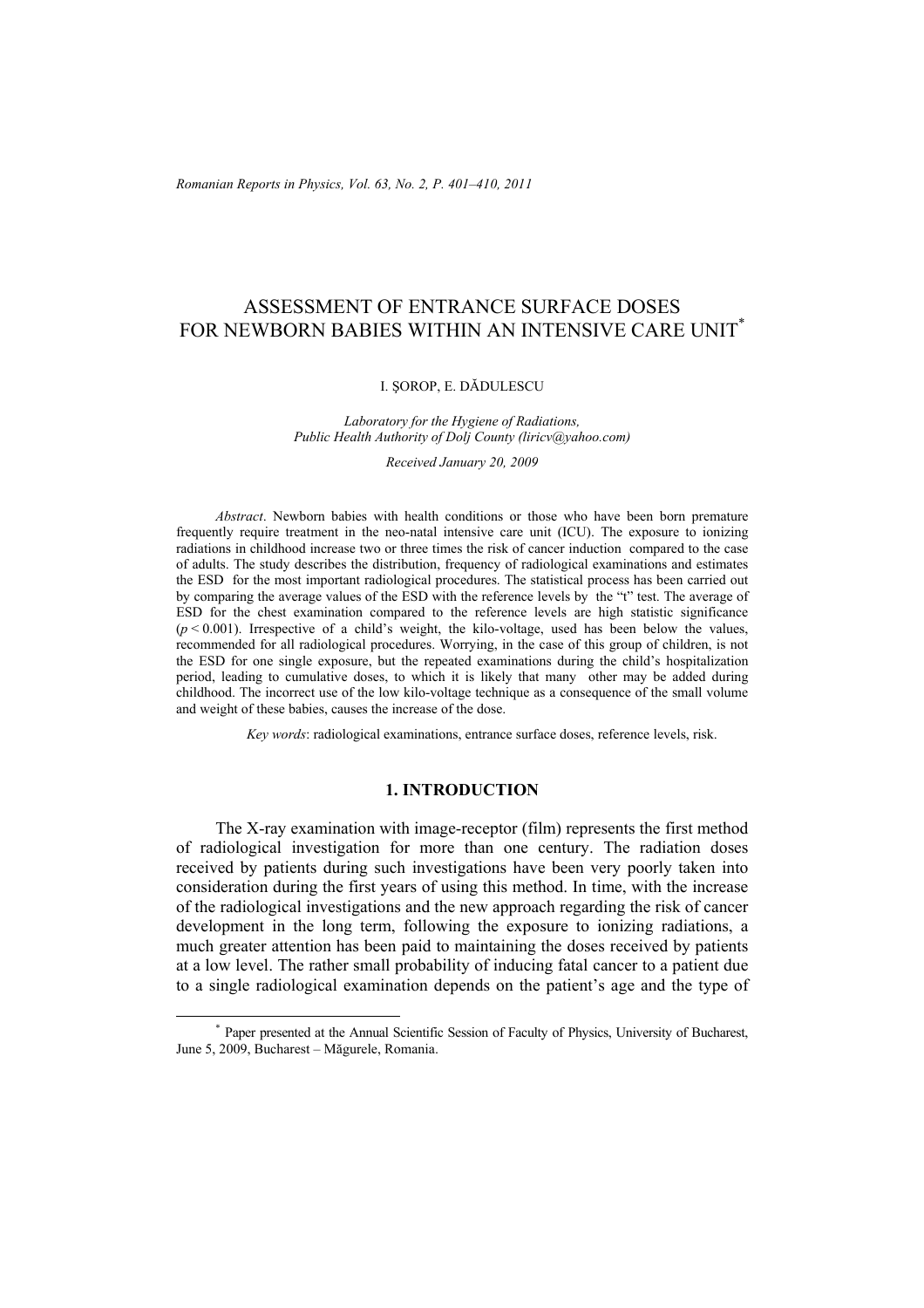examination. The exposure to ionizing radiations in childhood causes an increase between two and three times for the risk of radiation - induced cancer comparative with the adults. Therefore it is highly important that the radiation doses received by children through medical exposure shall be minimized The International Commission on Radiological Protection – (ICRP 60, 1991) [1]. United Nations Scientific Committee on the Effects of Atomic Radiation (UNSCEAR) has established that, due to the high mitotic capacity of the children's cells, the risk of exposure to ionizing radiations is strongly dependent on the child's age and the time of exposure [2]. Nowadays, from the stochastic point of view, there is no evidence of the existence of any threshold from radiation. This means that any radiation dose, regardless of the small size, may have a potentially damaging effect. The probability, but not the severity, of the stochastic effects grows up in parallel with the increase of the exposure (ICRP 60, 1991) [3]. The choice of the treatment in the case of newborn babies requiring intensive high care depends on the radiological diagnosis. The child's weight at birth, the gestational age and the breathing problems are likely to lead to a large number of radiological examinations. Children's radiological examinations, beginning with the first day of life, require a much greater interest, due to the fact that at this age the probability of radiation – induced cancer increases, as a result of the relatively great life expectancy [4]. On the other hand, the small dimensions of newborn babies sometimes make all organs be in the beam fascicle, resulting in an exposure of the entire body during an X-ray examination [5]. The anatomic, physiological and pathological particularities of newborn babies also represent a significant risk factor exposure to ionizing radiations [6]. The risk / benefit ratio of each X-ray examination is significant and should be treated very carefully due to the fact that the effects of ionizing radiations are cumulative [7]. If the number of radiological investigations of each newborn baby showing health problems or in case of a premature born baby is strictly necessary, if the examination techniques are the recommended ones and if the doses received during such radiological procedures are under periodical observation, then the risk of exposure to ionizing radiations shall be minimum compared to the diagnosis – related benefit.

## **2. MATERIAL AND METHOD**

Each year a number of approximately 300 children in the neonatology department of a pediatric clinic are treated within the Intensive Care Unit (ICU) and in this number are also included the newborns showing health problems and the premature newborn babies, before 37 weeks. A study has been carried out for a period of three years, related to the number of radiological examinations performed to each of these children and with reference to the type of procedures. The data have been obtained out of the information registered in the Radiology and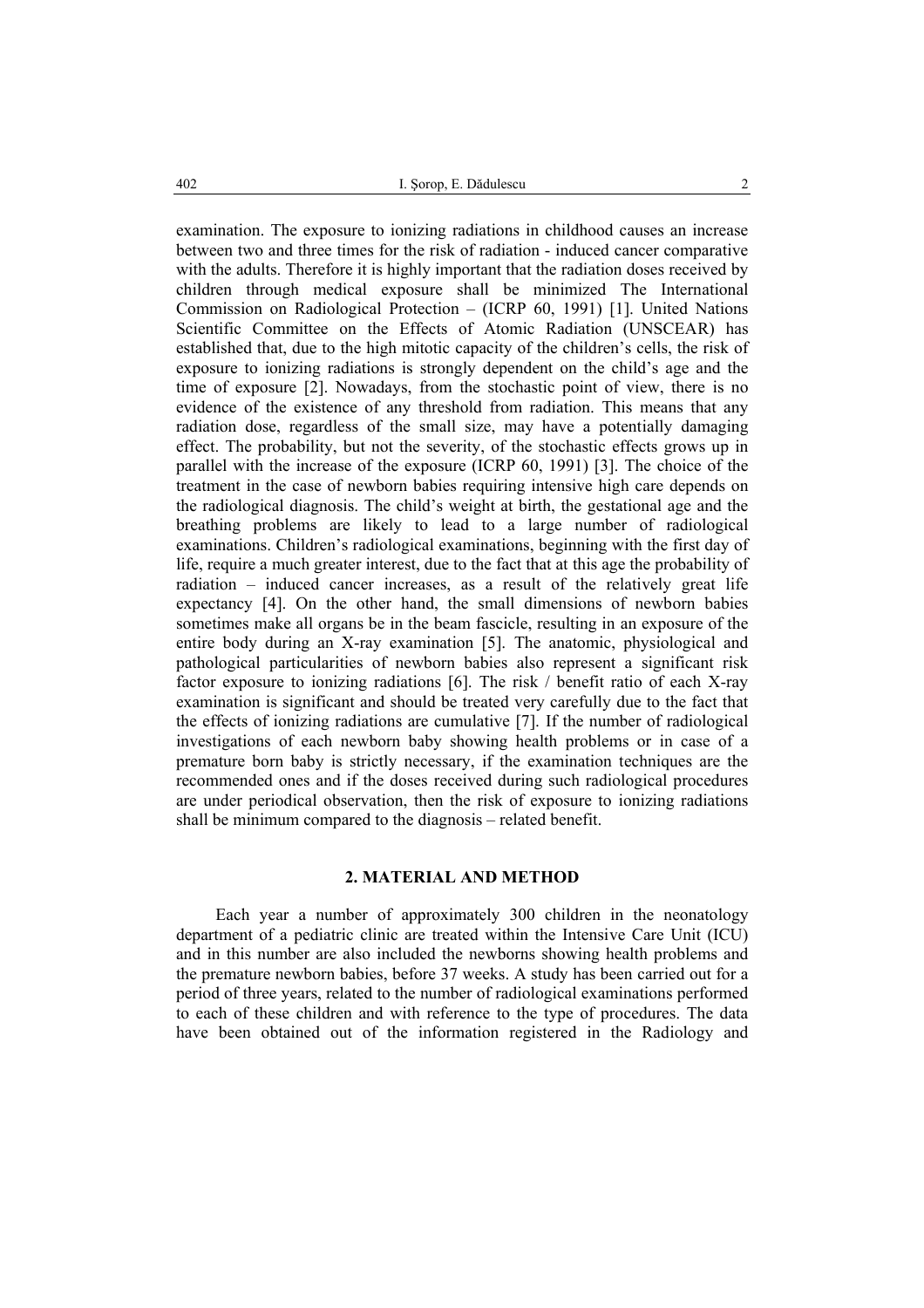Neonatology Departments. The radiological examinations have been performed with a mobile X-ray device, with a total filtration of the beam fascicle of 3.4 mmAl, at a distance focus  $-100$  cm image receptor (film), the children being placed directly on the cassette with the radiological film in the incubator. Given the fact that it is well known the existing relation between the weight of the examined subject and the technical parameters of the X-ray device, we have divided the children, in three groups related to their body weight: 0.7–1.5 kg; 1.5–2.5 kg; more than 2.5 kg.

There have been carried out a number of measurements of the entrance surface doses (ESD) by using the technical parameters of the radiological installation for the three groups and for two types of procedures: chest-abdomen and chest, these being the most frequent ones. Measurements have been carried out with a multifunctional instrument for testing the quality of the radiological systems. The values resulted from the measurements have been compared to the doses reference levels from the Order no. 285/79/2002 of the Ministry of Health and Family and of the president of the National Committee for the Nuclear Activities Control regarding the people radioprotection in the event of the medical exposures to ionizing radiations. We make the mention that, now, there are doses reference values to the entrance surface doses only for one month – old children and only for the chest examinations. Student test  $\mu$ <sup>"</sup> was used for statistical analysis.

# **3. RESULTS**

In the newborn department of the pediatric section within the County Emergency Hospital of Craiova, between 2005–2007, 97% of radiological investigations were those of chest and chest plus abdomen, the others being of skull and extremities.

| Type of<br>examination | 2005 | 2006 | 2007 |
|------------------------|------|------|------|
| Chest and<br>abdomen   | 284  | 289  | 270  |
| Chest                  |      |      |      |

*Table 1*  The frequency of radiological examinations and the distribution per types of procedures

Just as it comes out of Table 1, the radiological procedures, that are most frequently performed, have been the chest examination and the abdomen as a consequence of the breathing and digestive problems of the newborns and the premature babies. In 2007 it was noticed a slight decrease of the number of radiological investigations although the number of newborns was kept on growing.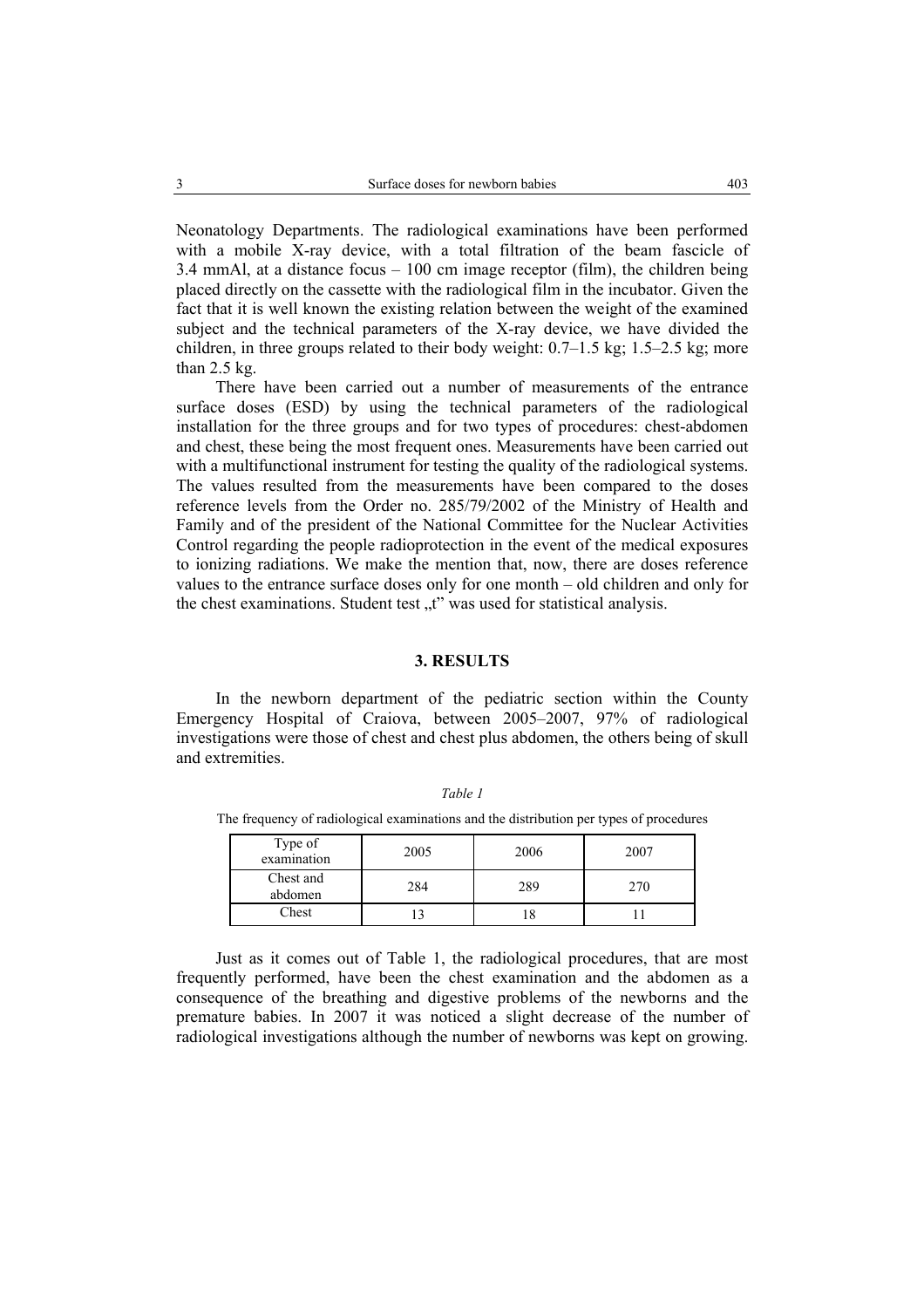The decrease in the number of radiological examinations in 2007 might be explained by the fact that both the neonatology physician and the radiologist have tried to get, as much as possible, as many diagnosis related information or as many medical records that are relevant for the planned exposure so as to avoid useless exposures. When the neonatology physician has any doubts whatsoever as related to several conditions, it is preferable to choose a chest-abdomen investigation, than to perform two separate X-rays for each of the two anatomical regions. This shall lead to the decrease of the doses received by the children [8, 9].

The number of radiological investigations, reported to the number of newborns

|                          | 2005 | 2006 | 2007 | <b>Total</b> |
|--------------------------|------|------|------|--------------|
| Number of newborns       | 2930 | 2881 | 2974 | 8785         |
| Number of investigations | 297  | 307  | 281  | 885          |

During these three years of study, 8 785 children have been born, and the percentage of those who underwent at least one such X-ray examination was 10.07%**.** A special attention should be paid to the justification and optimization of the radiological examinations, taking into account the specific objectives of the exposure and also the characteristics of the staff involved in such procedures.



Fig. 1 – The distribution of the X-rays examinations performed per child.

The longest hospitalization periods in the Intensive Care Unit (maximum 67 days) have been for the premature newborns, the highest number of radiological examinations being performed in the latter's case. From the total number of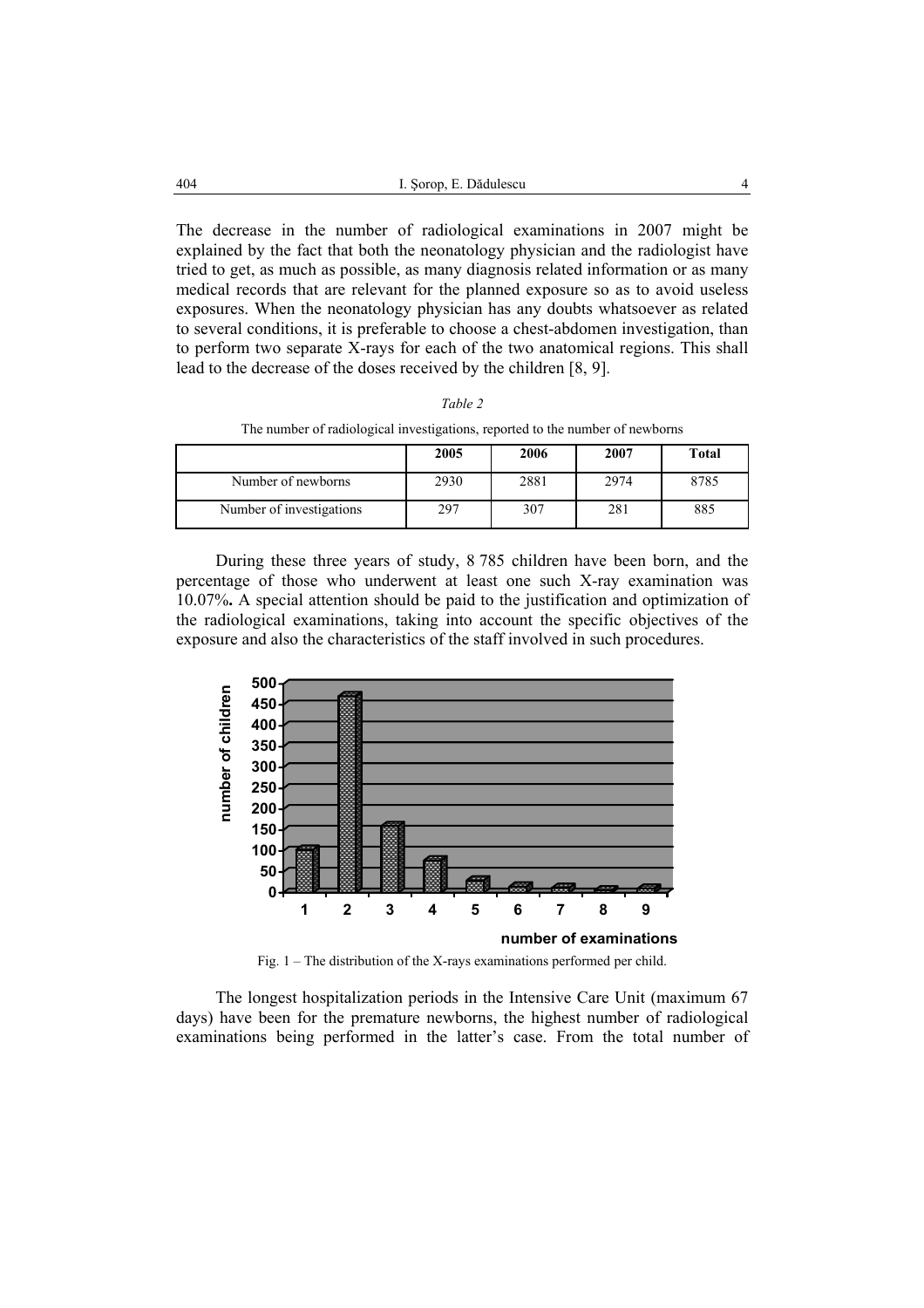children radiological examined, only 101 (11.64 %) have undergone to one single examination, the biggest number of children incurring two X-ray examinations. The maximum number of X-ray examinations/child in this present study is significantly low nine compared to 17 or even 36 X-ray examinations/child as resulted in other studies (12). The highest number of X-rays examinations has been carried out in the case of the children from the first group of weight.

As a result of the analysis of information at the Radiology Department, it came out that the radiological history of some of the children under observation (18%), does not justify all the radiological examinations. The examinations were performed before an already prescribed treatment had made its effect or out of fear of the neonatology physician related to the child's life. The cooperation deficiency and the functional particularities (faster heart beats, father breathing, incapacity of holding his breath when ordered, increase of intestinal gases), are also such other reasons which may deteriorate the image quality, leading to X-ray examinations being repeated [10].

|              | kV    |             | ms        |              | Speed of the film |             |
|--------------|-------|-------------|-----------|--------------|-------------------|-------------|
| <b>Chest</b> | used  | recommended | used      | recommended  | used              | recommended |
|              | 52-57 | 60-65       | $12 - 14$ | More than 4  | 200-400           | 200-400     |
| Abdomen      | 53-58 | 65-80       | $14 - 18$ | Less than 20 | 200-400           | 600-800     |

*Table 3*  Comparing the exposure factors used with the recommended ones

Out of Table 3 it comes out that chest X-rays have been carried out with smaller tube potentials than the recommended ones. Choosing the optimum potential of the X-ray tube is very important since this depends on the part of the body that needs to be visualized, on the size of the patient, the type of requested clinical information and the response of the image receptor (the radiological film) [11]. In this study it has been found the tendency of using a low kilo voltage related to both types of examinations. Using a higher potential may lead to a decrease with 16–36% of the entrance surface doses for the X-rays of newborns without any impediment related to the image quality from the diagnosis point of view.

The body image forming involves the interaction of several factors. In order to get a correct balance between the patient's doses and the image quality, it is necessary to understand the way of formation of the radiological image and to know the factors that are influencing the quality of the image, as well as the radiation doses received by the patient, so that the most adequate options shall be chosen.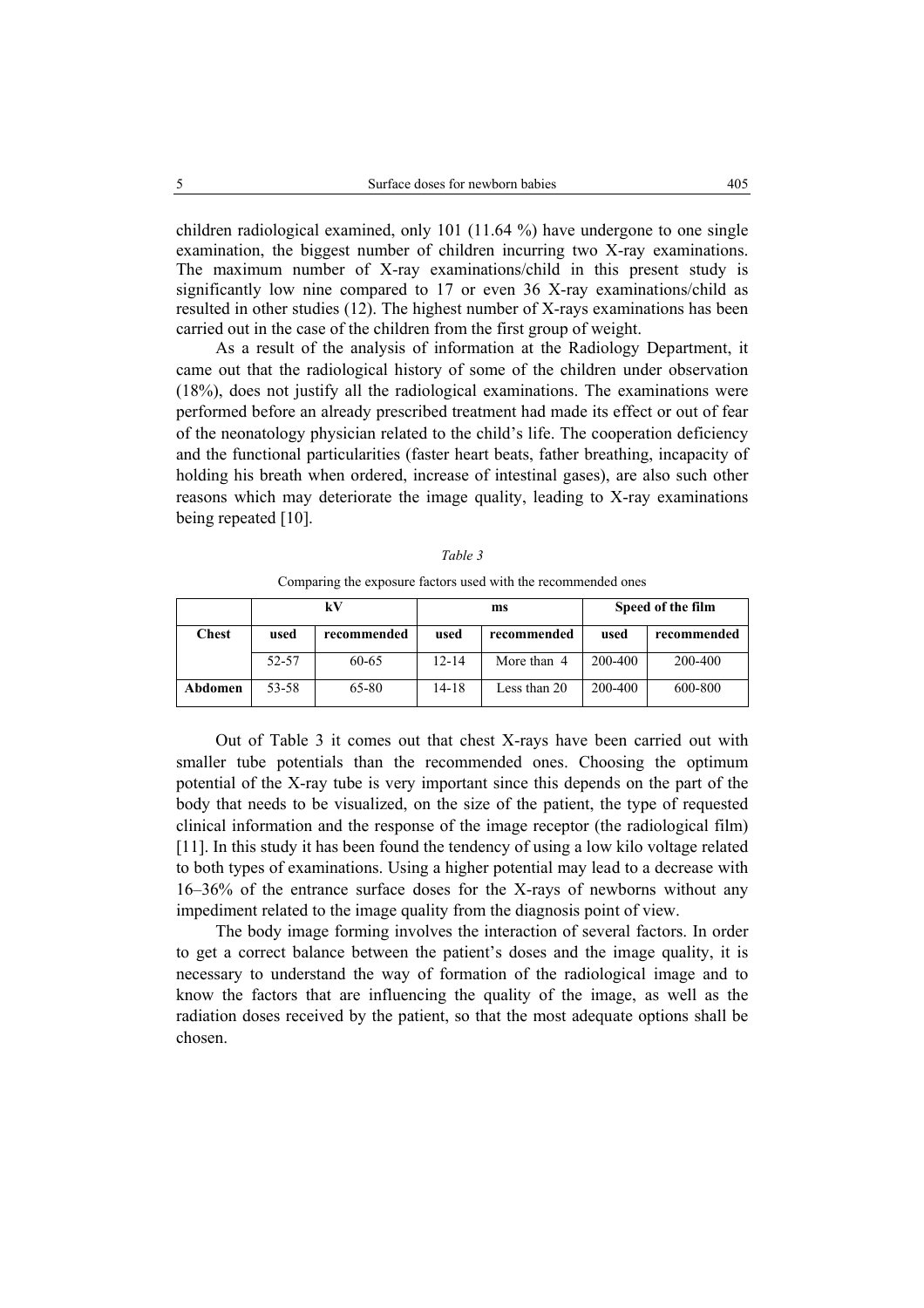Another extremely significant factor to decrease the doses and to visualize certain details with clinical interest is represented by the screen / film combination. The screen / film combination used during the first two years of study has a sensitivity class of 200, in 2007 being 400 for both types of procedures, although for the abdomen it is highly recommended to be between 600 and 800.

Because till now, for newborns, there are no reference levels of ESD on weight groups and on different types of investigations, I have compared the average value of ESD for the three groups with the reference dose level according to Order no. 285/79/2002 of the Ministry of Health and Family and of the president of the National Committee for the Nuclear Activities (Table 4).

|                            | $ESD(\mu Gy)$   |                 |                        |         |                                         |
|----------------------------|-----------------|-----------------|------------------------|---------|-----------------------------------------|
| <b>Type of examination</b> | $0.7 - 1.5$ kg  | $1.5 - 2.5$ kg  | more than<br>de 2.5 kg | average | Recommended<br>Order no.<br>285/79/2002 |
| <b>Chest</b>               | $87.2 \pm 0.25$ | $89.9 \pm 0.22$ | $92.1 \pm 0.17$        | 89.7    | 80                                      |
| Chest and abdomen          | $89.7 \pm 0.21$ | $92.2 \pm 0.19$ | $99.9 \pm 0.11$        | 93.9    |                                         |

*Table 4* 

The average of entrance surface doses (ESD)

Table 4 emphasizes a statistical significant difference  $(p < 0.001)$  between the average value of ESD in this study and the recommended one.

One may find the fact that for the first type of examination, the average value of the entrance surface doses is higher compared to the common chest X-ray. Even if the ESD for the exposure of abdomen plus lung is bigger than the ESD for lung, it is obvious that for the babies who needed both examinations as a result of the diagnostic, this option has been a benefit. They received in this situation a much smaller dose compared to what they would have received from two separate exposures. This is due to a broader field of exposure and that is why the collimation of the X-rays fascicle is so important in the decrease of children doses. In the case of the chest X-ray, the average of the measured doses is slightly below or over the recommended value, as shown in Table 4. The positioning of young and very young children is pretty difficult. They become even more difficult when the radiological examination is due to the children in incubator. A wrong positioning with 1–2 cm may lead to the increase of organ doses, as it is shown in Fig. 2.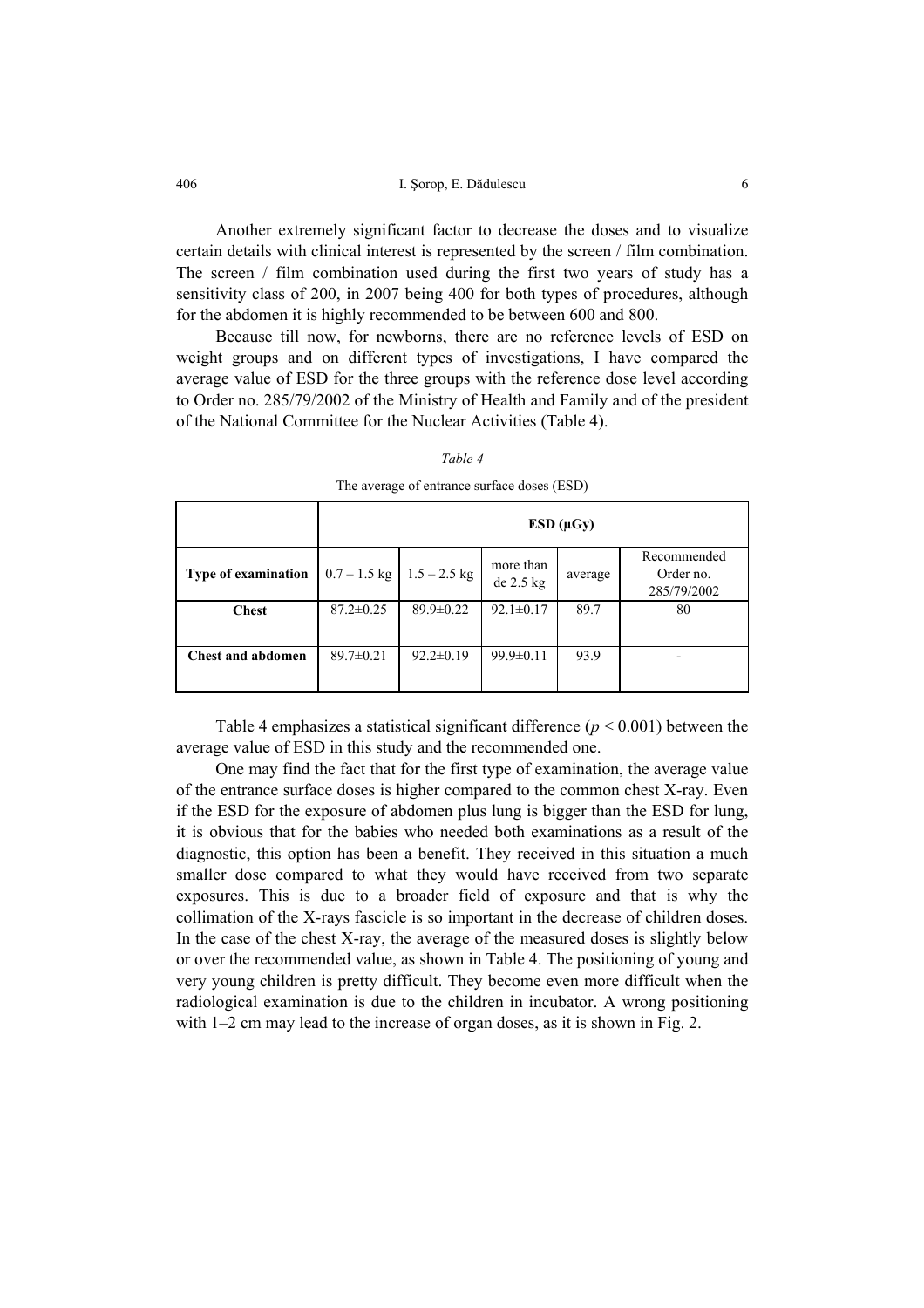

Fig. 2 – Examples of incorrect positioning and collimation in the case of a lung and abdomen radiography.

The difference between the ESD values in the case of chest X-ray for the three groups of babies isn't too big because the mAs product used isn't modified from one group to another, only the tube potential being modified with two to 5 kV. But, there are significant differences in comparison to other studies where estimations of ESD were made for the same population of babies and for the same weights.

|--|--|

|             | $ESD(\mu Gy)$           |                      |  |  |
|-------------|-------------------------|----------------------|--|--|
| Weight (kg) | Present study (average) | Cook study (average) |  |  |
| $0.7 - 1.5$ | 87.2                    |                      |  |  |
| $1.5 - 2.5$ | 89.9                    |                      |  |  |

ESD for the chest X-rays examination in our study and in Cook *et al.* study (1998)

Table 5 shows ESD for chest X-ray exam in our study are three to eight times higher comparing to the results of Cook *et al.* study.

More than 2.5 92.1 30

**Comparison with previously published data**. Our results may be compared with previously published data to attempt to delineate mechanisms for dose reduction. Table 6 summarize a comparison between examination techniques and mean ESD per radiograph in this study and in the others.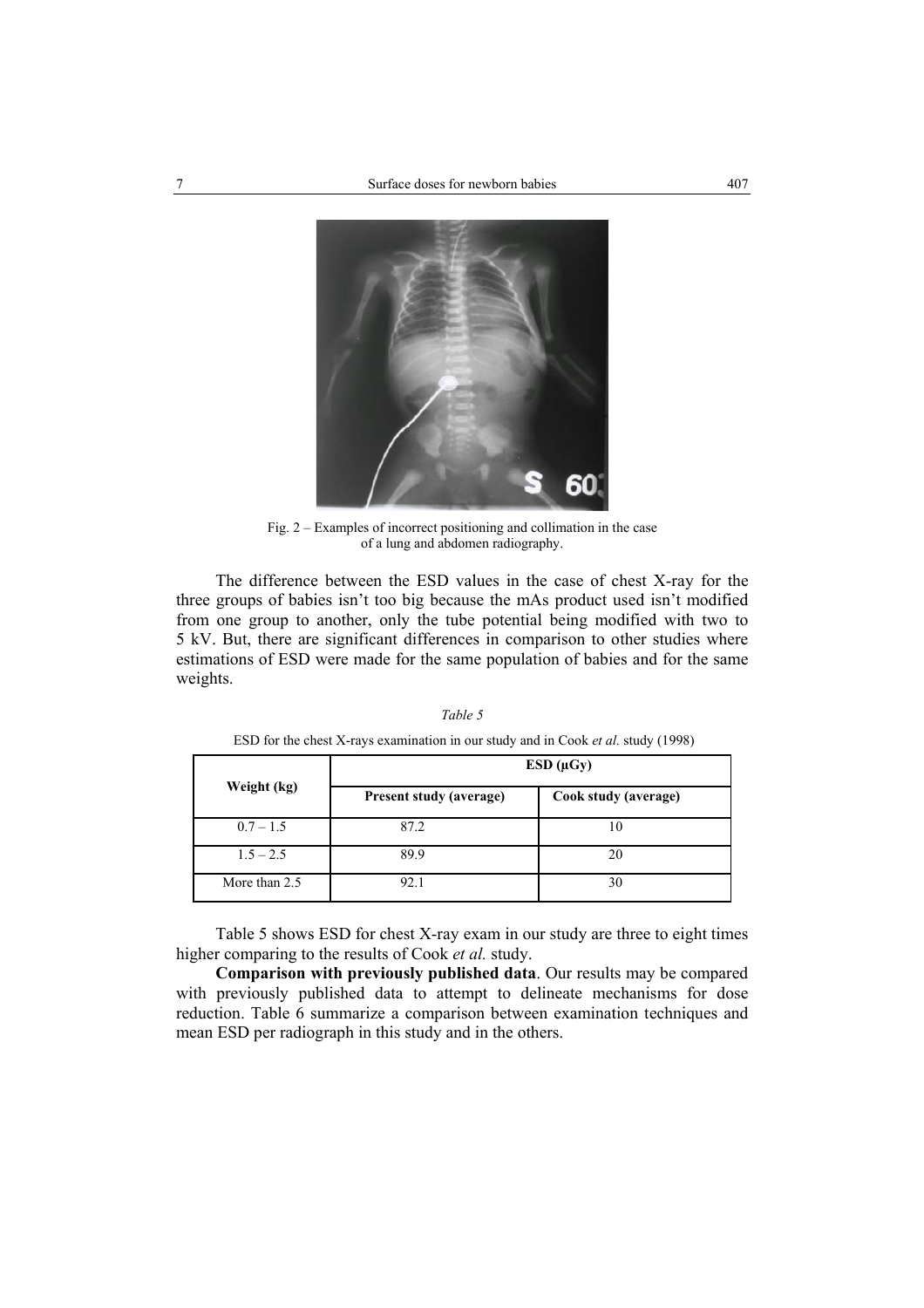| Comparison of entrance surface dose (ESD) with previously published data |                            |               |                                       |  |
|--------------------------------------------------------------------------|----------------------------|---------------|---------------------------------------|--|
| Reference                                                                | <b>Type of examination</b> | kV/mAs        | Mean ESD per<br>radiograph $(\mu Gy)$ |  |
| This work                                                                | Chest                      | $52 - 57/2.5$ | 90                                    |  |
|                                                                          | Chest and abdomen          | $52 - 58/2.5$ | 94                                    |  |
| Smith et al                                                              | Chest                      | $60 - 70/1.0$ | 44                                    |  |
| Fletcher et al                                                           | Chest and abdomen          | 50/0.4        | 70                                    |  |
| Faulkner et al                                                           | Chest and abdomen          | 46/2          | 39                                    |  |
| Mc Parland et al                                                         | AP Chest                   | $52 - 60/0.8$ | 20                                    |  |

|  | $\iota$ n |  |
|--|-----------|--|
|--|-----------|--|

Comparison of entrance surface dose (ESD) with previously published data

The high values of ESD in this study are explained as a result of low kilovoltage but especially because of the mAs used which is much higher than in the four studies [12, 13, 14, 15]. It must be remembered that the effective radiographic voltage depends on the type and age of the generator. Not all generators allow the short exposure times that are required for higher kV technique. In addition, on most radiographic units it is not possible to set small increments of kV and mAs.

# **4. DISCUSSIONS**

In the case of newborn babies with health problems and in the case of those children who were born premature, it is no worry about the doses resulted per type of procedure, but it is for the number of X-ray examination/ hospitalized child, all these leading to cumulative doses, to which it is likely that several others shall add during childhood.

The cooperation deficiency and the functional differences (faster heart beats, father breathing, incapacity of holding his breath when ordered, increase of intestinal gases), are reasons which may alter the image quality.

The incorrect collimation of the beam fascicle in case of children with the smallest dimensions makes the internal organs be almost entirely in the radiation fascicle, which leads to the increase of the effective doses. It is a wish that all radiological operators have pediatric and pathological knowledge in order to provide an appropriate limitation of the exposure field.

The image quality shall be good enough, if not the best. This means that each such radiological examination shall be individualized, based upon the patient's data and on the indications given by the specialized physician.

It is highly important to work fast and gently when dealing with X-rays carried out for a newborn baby, the additional noises, an incubator window left open or a brutal move may cause the health state of the infant get worse, as well as a pain for the baby and an extension of the hospitalization period. As a consequence of these radiological requirements, physicians shall be well trained in order to perform single radiological examinations.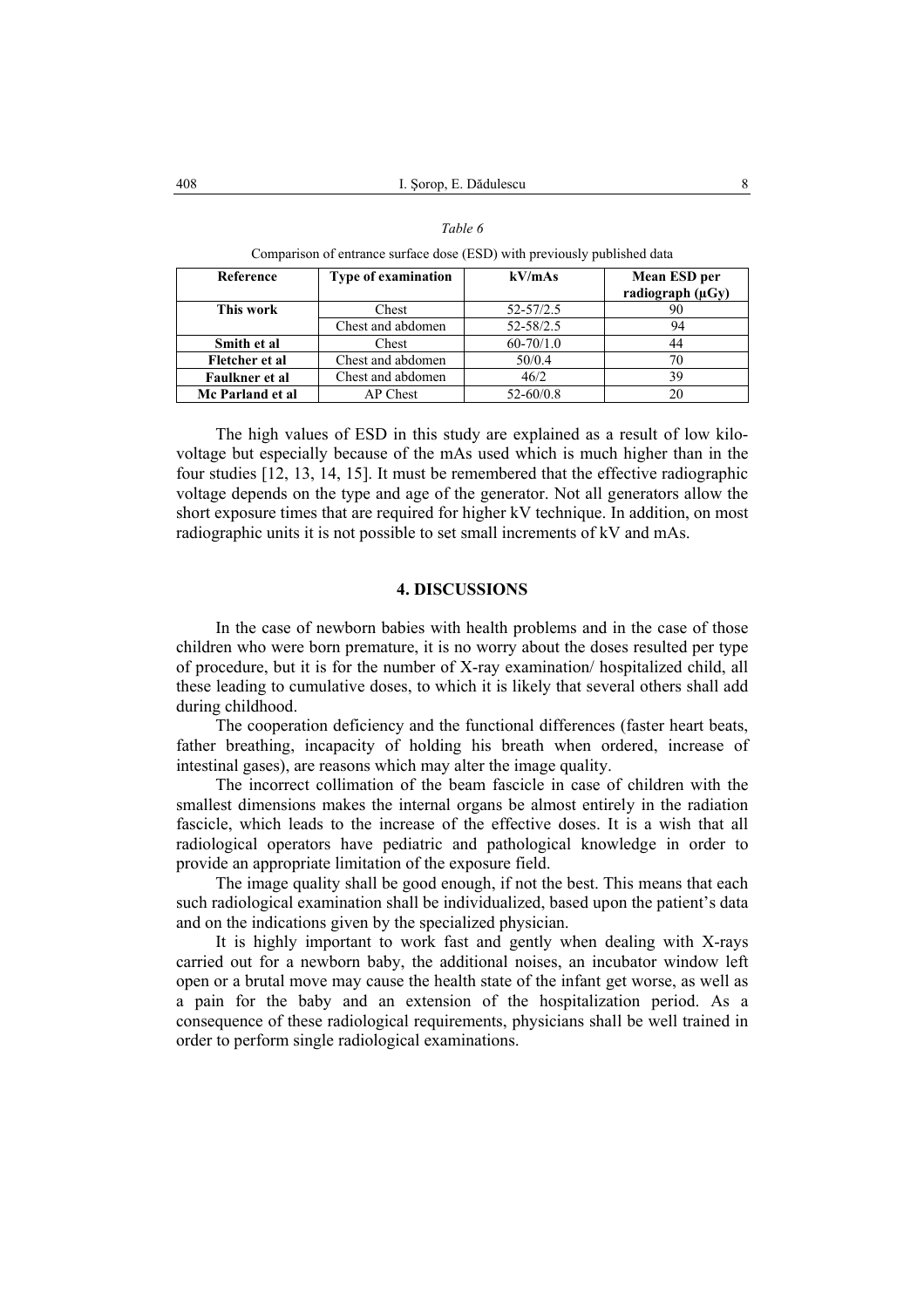#### **5. CONCLUSIONS**

Knowing the tendencies of the received doses by the newborns during radiological examinations may stand for a guidebook with respect to the optimization of the radioprotection which would consequently lead to the minimization of the risk of exposure to ionizing radiations.

Medical practitioners tend to use low kilo-voltage and high products mAs as a result of reduced dimensions of the babies, but also to reduce the noise of X-rays that can create difficulties in interpretation.

Each and every clinician shall understand their responsibilities and the collective responsibility in providing the medical act. All these could lead to a decrease in the number of unjustified investigations and to a decrease of the doses per patient. One shall also take into consideration an appropriate training of the medical team both in terms of specialization issues and in terms of radioprotection, so that the highest radiological protection standards shall be adopted.

The periodical analysis of the causes leading to the repetition of the X-rays examination following a poor quality of the radiological image may lead to the decrease of the degree of repetitiveness.

It is necessary to point out the medical staff awareness on the means and methods of patient's protection, on the levels of irradiation to which a child may be exposed, and on those risks which occur by repeating such exposures.

The development of certain working protocols at the hospital level would represent an opportunity to improve the clinical system and the working procedures in the way to increase the care received by the patients.

#### REFERENCES

- 1. T. Makri, E. Yakoumakis, D. Papadopolou, G. Gialousis, V. Theodoropoulos, P. Sandilos and E. Georgiou, *Radiation risk assessment in neonatal radiographic examinations of chest and abdomen: a clinical and Monte Carlo dosimetry study*, Phys. Med. Biol., **51**, 5023–5033 (2006).
- 2. C.M. Wraith, C.J. Martin, E.J. Stockdale, *et al.*, *An investigation into techniques reducing doses from neo-natal radiographic examinations*, Br. J Radiol, **68**(814), 1074–82 (1995).
- 3. \*\*\**Biological Effects of radiation*, USNRC Technical Training Center Biological Effects of Radiation, http://www.nrc.gov/reading-rm/basic-ref/teachers/09.pdf, site accessed on October 10 (2008).
- 4. D. Hart, B. Wall, P. Shrimpton, D. Bungay and D. Dance, *Reference doses and patient size in pediatric radiology,* National Radiological Board R-138, London, 2000.
- 5. C.J. Martin, B. Farquhar, E. Stockdale and S. Macdonald, *A study of the relationship between patient dose and size in pediatric radiology*, British Journal of Radiology, **67**, 864–871 (1994).
- 6. C.I. Armpilia, BSC(HONS), MSC, I A J FIFE, BSC(HONS), MSC and P. L. Croasdale, *Radiation dose quantities and risk in neonates in a special care baby unit*, British Journal of Radiology, **75**, 590–595 (2002).
- 7. P.E. Marik M.L. and Janower, *The impact of routine chest radiography on ICU management decisions: an observational study*, American Journal of Critical Care, **6**, 95–98 (1997).